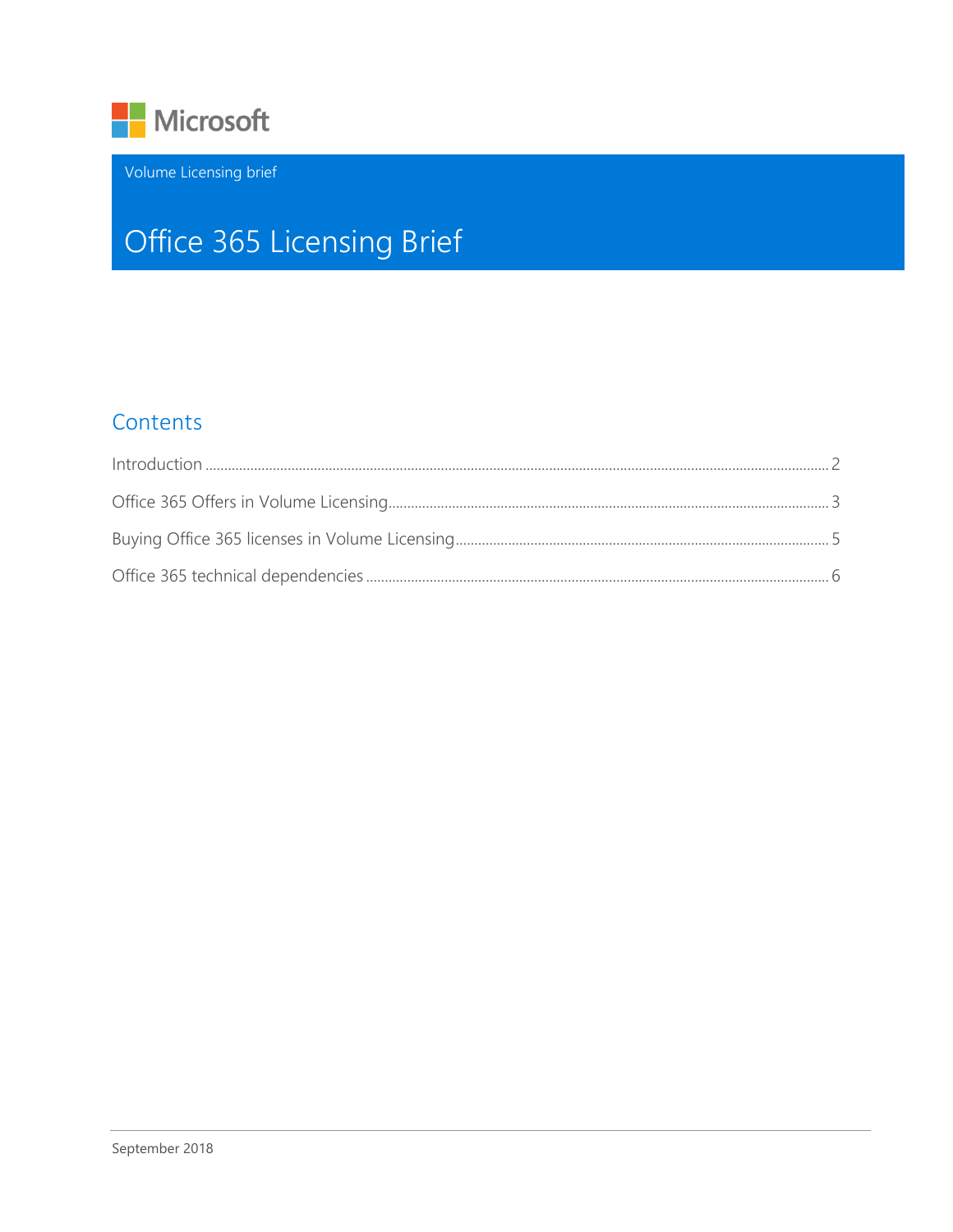## Office 365 Licensing Guide

### <span id="page-1-0"></span>Introduction

Office 365 is Microsoft's productivity solution in the cloud. It's sold as suites that are available for every organization, regardless of their size. Depending on the suite, Office 365 can include the full downloadable Office client, also available as a set of web based applications (Word, Excel, PowerPoint etc.), business class email, file sharing, meetings and communications solutions, and an internal collaboration social network—all while helping to keep data private and protected from potential threat. Office 365 provides users with access to the productivity solution from anywhere, simple management IT solutions, and comes with a financially backed service level agreement.

This document provides an overview of the Office 365 products and services that are available through Volume Licensing channels. While this isn't a licensing document, this brief will serve as a guide to complement the Microsoft Volume Licensing [Product Terms](http://www.microsoft.com/en-us/licensing/product-licensing/products.aspx#PT) and [Online Services Terms.](http://www.microsoft.com/en-us/licensing/product-licensing/products.aspx#OST) The content included here is for informational purposes only and isn't meant to replace or override other licensing documentation.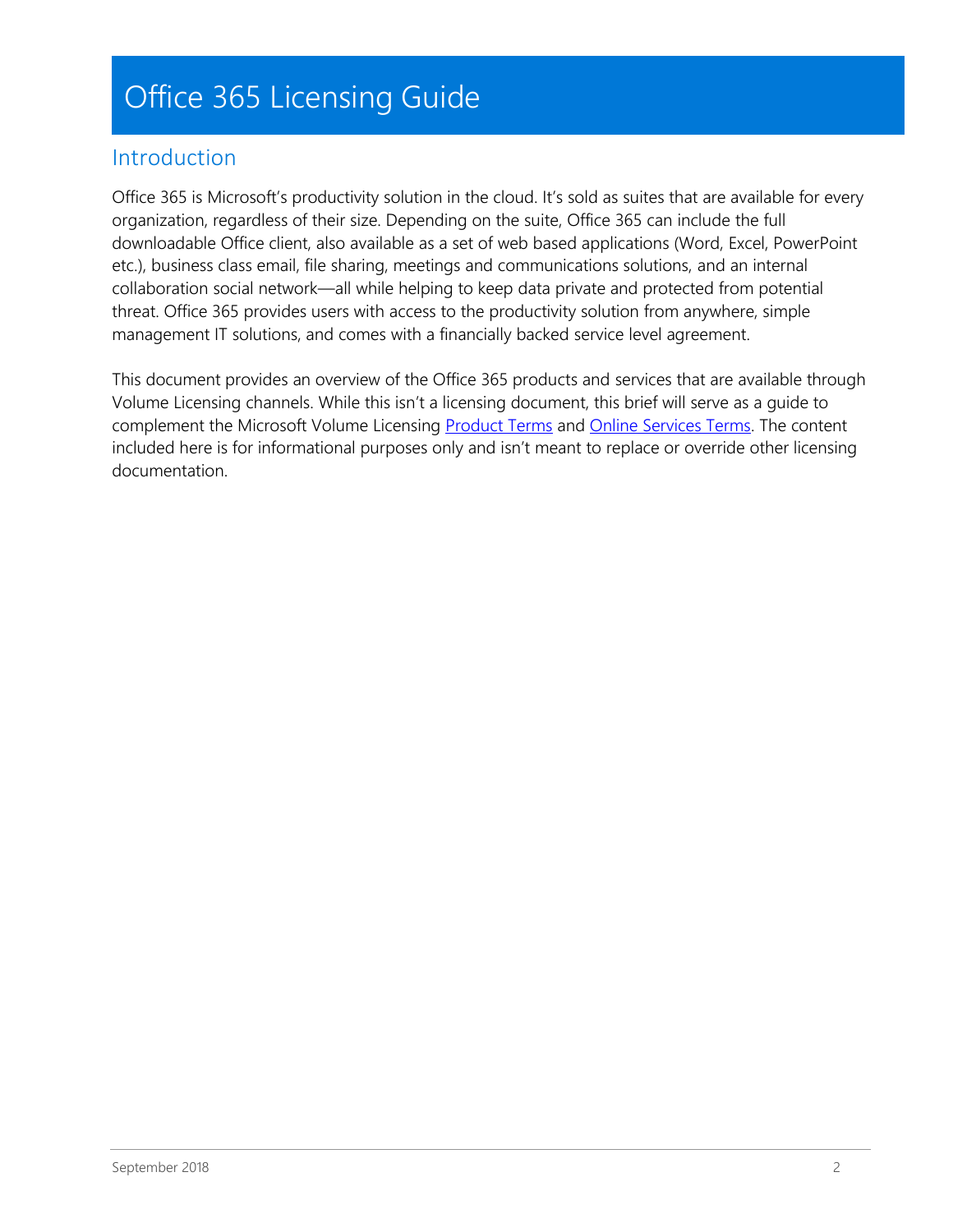## Office 365 Licensing Guide

## <span id="page-2-0"></span>Office 365 Offers in Volume Licensing

#### Product availability

Office 365 has two sets of suites: one for the Small and Medium Business segment and one for the Enterprise segment. These suites are sold across different channels and programs designed to meet each segment's needs. Below, you can find a list of the different Office 365 suites with details on what each includes for the different segments. For full details on each suite and included Online Services, please go to the corresponding product pages.

|                   |                                                                                                                      | <b>Business</b> |                                      |                              | Enterprise <sup>2</sup> |           |           |           |                |
|-------------------|----------------------------------------------------------------------------------------------------------------------|-----------------|--------------------------------------|------------------------------|-------------------------|-----------|-----------|-----------|----------------|
|                   |                                                                                                                      | <b>Business</b> | <b>Business</b><br><b>Essentials</b> | <b>Business</b><br>Premium   | ProPlus                 | F1        | E1        | E3        | E <sub>5</sub> |
| Standard Services | Install Office on up to 5 PCs/Macs + 5 tablets + 5 smartphones<br>per user                                           | <b>Business</b> |                                      | <b>Business</b> <sup>3</sup> | ProPlus                 |           |           | ProPlus   | ProPlus        |
|                   | Access to Office apps and documents from all major<br>smartphones and iPad                                           | $\bullet$       |                                      |                              | $\bullet$               |           |           |           |                |
|                   | OneDrive for Business: personal online document storage                                                              | $\bullet$       | $\bullet$                            | $\bullet$                    | $\bullet$               |           | $\bullet$ | ö         | $\bullet$      |
|                   | Office Online: create/view/edit rights for online versions of core<br>Office apps for collaborating on documents     | $\bullet$       | $\bullet$                            | $\bullet$                    | $\bullet$               | $\bullet$ | $\bullet$ | ٠         |                |
|                   | Sway for Office 365                                                                                                  | $\bullet$       | $\bullet$                            | $\bullet$                    | $\bullet$               | $\bullet$ | $\bullet$ | $\bullet$ | $\bullet$      |
|                   | eDiscovery Search                                                                                                    | $\bullet$       | $\bullet$                            | $\bullet$                    | $\bullet$               | $\bullet$ |           | $\bullet$ | $\bullet$      |
|                   | Sites: team collaboration and internal portals (SharePoint)                                                          |                 | $\bullet$                            | $\bullet$                    |                         | $\bullet$ | $\bullet$ | $\bullet$ | $\bullet$      |
|                   | Private social networking (Yammer)                                                                                   |                 | $\bullet$                            | $\bullet$                    |                         | $\bullet$ | $\bullet$ | $\bullet$ | $\bullet$      |
|                   | Email: 50 GB email, contacts, shared calendars (Exchange)                                                            |                 | $\bullet$                            | $\bullet$                    |                         | (2GB)     | $\bullet$ | $\bullet$ | $\bullet$      |
|                   | Meetings and communications: web conferencing, IM, video,<br>presence (Skype for Business)                           |                 | $\bullet$                            | $\bullet$                    |                         |           | $\bullet$ | ö         | $\bullet$      |
|                   | Microsoft Teams                                                                                                      |                 | $\bullet$                            | $\bullet$                    |                         |           | $\bullet$ | $\bullet$ | $\bullet$      |
|                   | On-premises Active Directory synchronization for single sign on                                                      | $\bullet$       | $\bullet$                            | $\bullet$                    | $\bullet$               | $\bullet$ | $\bullet$ | $\bullet$ | $\bullet$      |
|                   | Mobile Device Management (MDM) for Office 365                                                                        | $\bullet$       | ∙                                    | $\bullet$                    | $\bullet$               |           |           | ۰         | $\bullet$      |
| Advanced Services | Access to equivalent on-premises server workloads (Exchange<br>Server, SharePoint Server, Skype for Business Server) |                 |                                      |                              |                         |           | ٠         | ō         |                |
|                   | Microsoft PowerApps, Microsoft Flow, Microsoft Forms                                                                 |                 | $\bullet$                            | $\bullet$                    |                         | ٠         | $\bullet$ | $\bullet$ | $\bullet$      |
|                   | Office 365 Video                                                                                                     |                 |                                      |                              |                         |           | $\bullet$ | $\bullet$ | $\bullet$      |
|                   | Legal compliance and archiving needs for email: archiving,<br>eDiscovery hold and export, mailbox hold               |                 |                                      |                              |                         |           |           | ۵         | $\bullet$      |
|                   | Information protection: message encryption, rights management,<br>data loss prevention                               |                 |                                      |                              |                         |           |           | $\bullet$ | $\bullet$      |
|                   | Enterprise Voice w/Skype for Business (on-premises only)                                                             |                 |                                      |                              |                         |           |           |           | $\bullet$      |
|                   | Advanced eDiscovery, Secure Attachments and URLs, Access<br>Control                                                  |                 |                                      |                              |                         |           |           |           |                |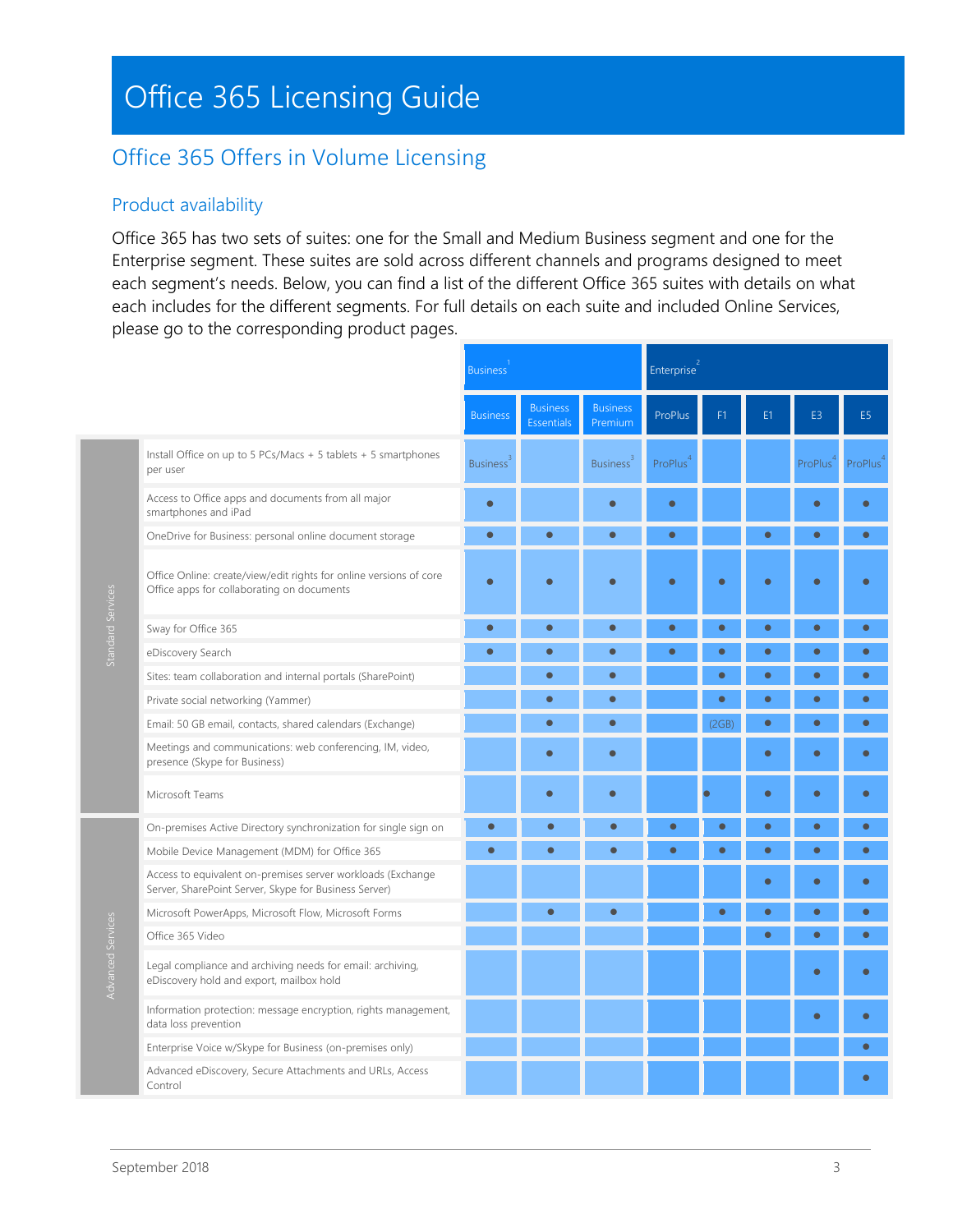## Office 365 Licensing Guide End User and Organizational Analytics ⚫ Phone Systems ⚫ Audio Conferencing <u>Sales and Sales and Sales and Sales and Sales and Sales and Sales and Sales and Sales and</u>

<sup>1</sup>Business plans include business hours support for all non-critical issues, 24/7 phone support from Microsoft, and a 300 seat cap limit for all *Business plans*

*<sup>2</sup>Enterprise plans include 24/7 phone support from Microsoft for all issues and has an unlimited seat cap 3 Includes Word, Excel, PowerPoint, Outlook, OneNote, Publisher*

*<sup>4</sup>Adds Access, Group Policy, Telemetry, support for shared computer activation (RDS), Push Deployment*

*<sup>5</sup>Audio Conferencing transacted separately from E5 and has limited regional and channel availability*

#### Channel and program availability

Office 365 is sold across different channels and programs. The following table outlines the availability of Office 365.

<span id="page-3-0"></span>

| Volume Licensing<br>Programs                                        | <b>Business</b> | <b>Business</b><br><b>Essentials</b> | <b>Business</b><br>Premium | ProPlus   | Enterprise<br>F1 | Enterprise<br>E <sub>1</sub> | Enterprise<br>E <sub>3</sub> | Enterprise<br>E <sub>5</sub> |
|---------------------------------------------------------------------|-----------------|--------------------------------------|----------------------------|-----------|------------------|------------------------------|------------------------------|------------------------------|
| Web Direct<br>(MOSP)                                                | $\bullet$       | $\bullet$                            | $\bullet$                  | $\bullet$ | $\bullet$        | $\bullet$                    | $\bullet$                    | $\bullet$                    |
| Enterprise<br>Agreement/<br>Enterprise<br>Subscription<br>Agreement |                 |                                      |                            | $\bullet$ | $\bullet$        | $\bullet$                    | $\bullet$                    | $\bullet$                    |
| Microsoft<br>Products and<br>Services<br>Agreement<br>(MPSA)        |                 |                                      |                            | $\bullet$ | $\bullet$        | $\bullet$                    | $\bullet$                    | $\bullet$                    |
| Open                                                                | $\bullet$       | $\bullet$                            | $\bullet$                  | $\bullet$ |                  | $\bullet$                    | $\bullet$                    | $\bullet$                    |
| Cloud Solution<br>Provider (CSP)                                    | $\bullet$       |                                      |                            | $\bullet$ |                  |                              |                              |                              |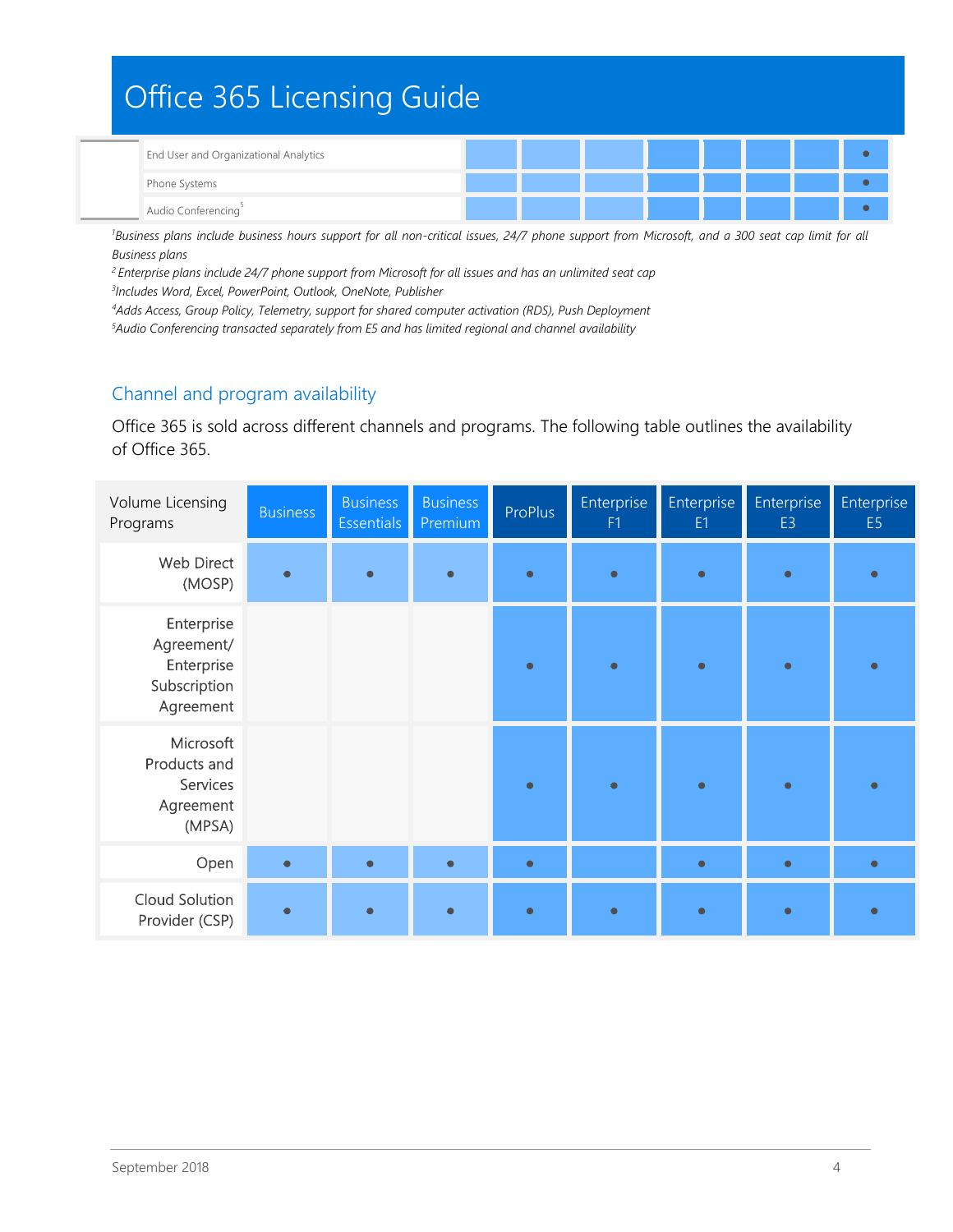## Buying Office 365 licenses in Volume Licensing

Microsoft offers a variety of licensing models to fit the different needs of different customers, depending on the customers' previous licensing purchases with Microsoft. There are four types of user subscription licenses (USLs) a customer can buy: Full USL, From SA USL, Add-on USL, and Step-up USL

### Full USL

These licenses are designed for new customers who haven't purchased any productivity solution from Microsoft. The Full USL also may be appropriate for a previous Microsoft customer who previously acquired some perpetual licenses but stopped paying for Software Assurance.

### From SA USL

These licenses are designed for current Microsoft customers who want to transition, at their next contract renewal, to the cloud and are using our on-premises solutions, such as an ECAL Suite and Office Professional Plus. From SA USLs recognise the investment our current customers have made with Microsoft and therefore are offered at a discounted price for customers who continued to pay for Software Assurance throughout their enrollement. From SA USLs also offer customers cloud relevant Software Assurance benefits, such as deployment planning services, IT Pro technical training vouchers, Home Use Program, Online end user training courses, and Additional Support Incidents. It's important to note that some traditional Software Assurance benefits, like Version Upgrade Rights, don't apply to an always up-to-date online service. In order to purchase From SA USLs, customers must have qualifying licenses, namely the corresponding On-Premises licenses from which the customer is transitioning. The qualifying licenses are detailed in the **Product Terms**. From SA USLs must be purchased on the same agreement or enrollment as the qualifying licenses.

### Add-on USL

Add-on USLs are designed for current On-Premises Microsoft customers who want to try a Office 365 cloud solution without giving up their On-Premises solution or fully transitioning to the cloud. These USLs provide the full benefits of the Office 365 suites at a fraction of the cost. Add-on USLs also have qualifying licensing requirements—which are detailed in the Product Terms—and must also be purchased on the same agreements or enrollment as the qualifying licenses.

### Step-up USL

Step-up USLs are designed for current Office 365 customers who want to upgrade their service during the term of the enrollment or agreement. These licenses must be purchased on the same agreement or enrollment as the base license from which the customer is upgrading.